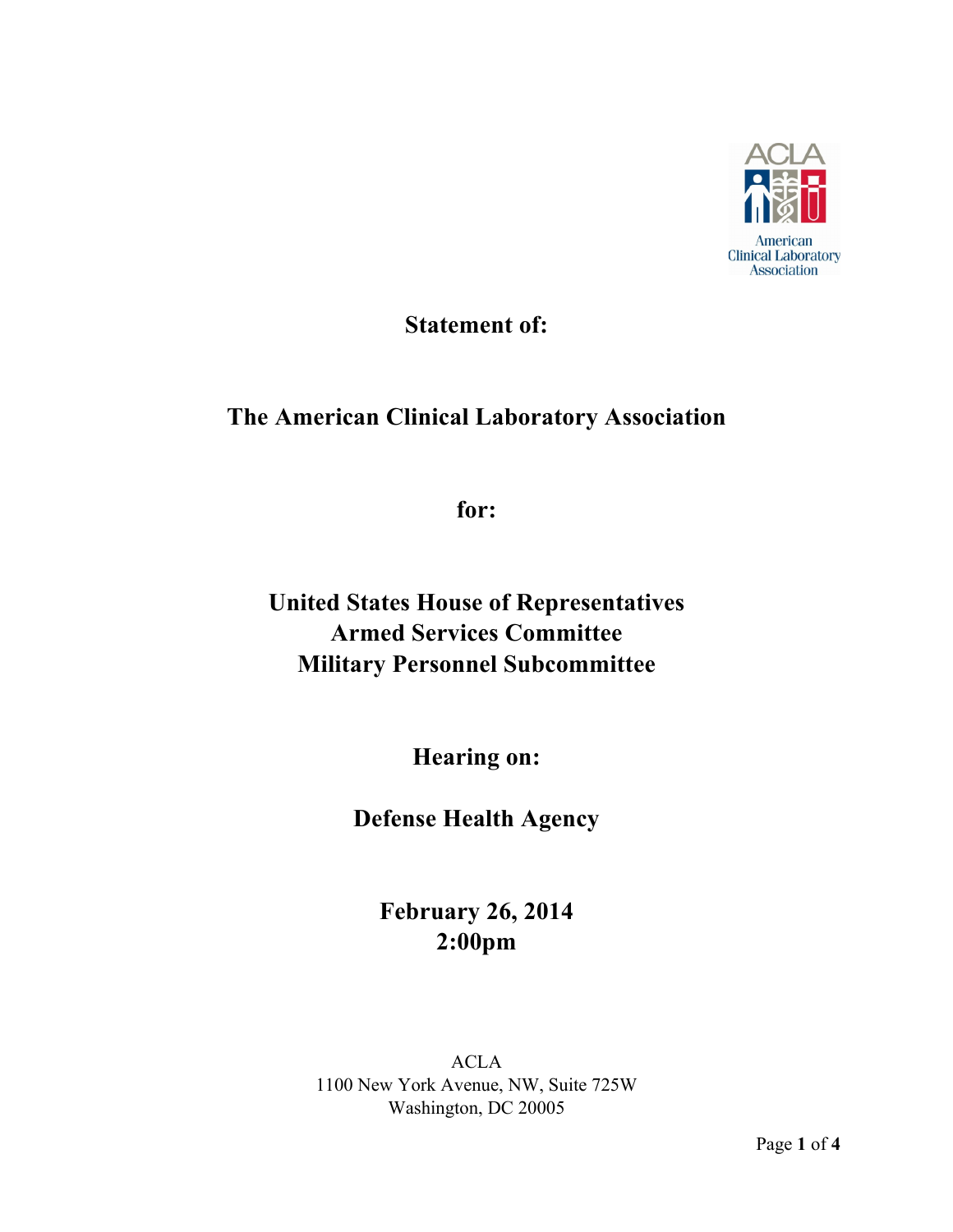The American Clinical Laboratory Association (ACLA) thanks the Members of the House Military Personnel Subcommittee for consideration of our comments for the hearing, "Defense Health Agency." ACLA is a not-for-profit association representing the nation's leading national and regional clinical laboratories on key issues of common concern, including federal and state government reimbursement and regulatory policies.

Clinical laboratories provide critical testing services to TRICARE beneficiaries. Clinical laboratory tests guide more than 70% of medical decisions made by healthcare professionals. The information provided by clinical labs helps diagnose, treat and monitor patients as accurately and quickly as possible. Our member laboratories proudly provide clinical laboratory services to our men and women in the armed services and their families.

ACLA submits this statement for the record as to express its strong opposition to TRICARE's current policy of non-coverage for molecular diagnostic tests provided to TRICARE beneficiaries seeking care through the community provider network. There is no sound clinical or regulatory rationale for this decision. The decision should be reversed and coverage restored so that TRICARE beneficiaries and their families have access to the same standard of care available to TRICARE beneficiaries at Military Treatment Facilities and to patients covered by hundreds of public and private insurance plans.

The Defense Health Agency (DHA) ceased providing coverage for over 100 molecular diagnostic tests in January 2013. These tests were placed on the No Government Pay Procedure Code List (NGPPCL) without notice or explanation, and denied reimbursement. These tests include critical tests for Cystic Fibrosis, Fragile X syndrome, spinal muscular atrophy, and many common cancers.

It is important to note that these molecular diagnostic tests were not new tests in 2013; they were simply assigned new CPT codes (the procedure codes used to identify various medical procedures). Prior to 2013, laboratories billed for these services using a series of methodology and procedure codes representing the steps the laboratory performed to complete the test. Under the old coding, virtually all private and public payers, including TRICARE, reimbursed laboratories for these services.

In January 2013, all payers switched to new codes identifying the individual test. Most payers promptly covered the tests utilizing the new codes; however, TRICARE has become an outlier with its persistent policy of non-coverage. What is more perplexing, is that TRICARE's policy of non-coverage is inconsistent as these tests are covered if provided through a Military Treatment Facility, but not if provided through TRICARE's community provider network.

Molecular diagnostic tests represent the ever-advancing forefront of diagnostic medicine, and ensure that patients receive appropriate treatment. Without such testing, TRICARE beneficiaries will receive care that is inferior to that available to the general public. Molecular diagnostics ensure that disease is defined with enough precision that the right intervention can be available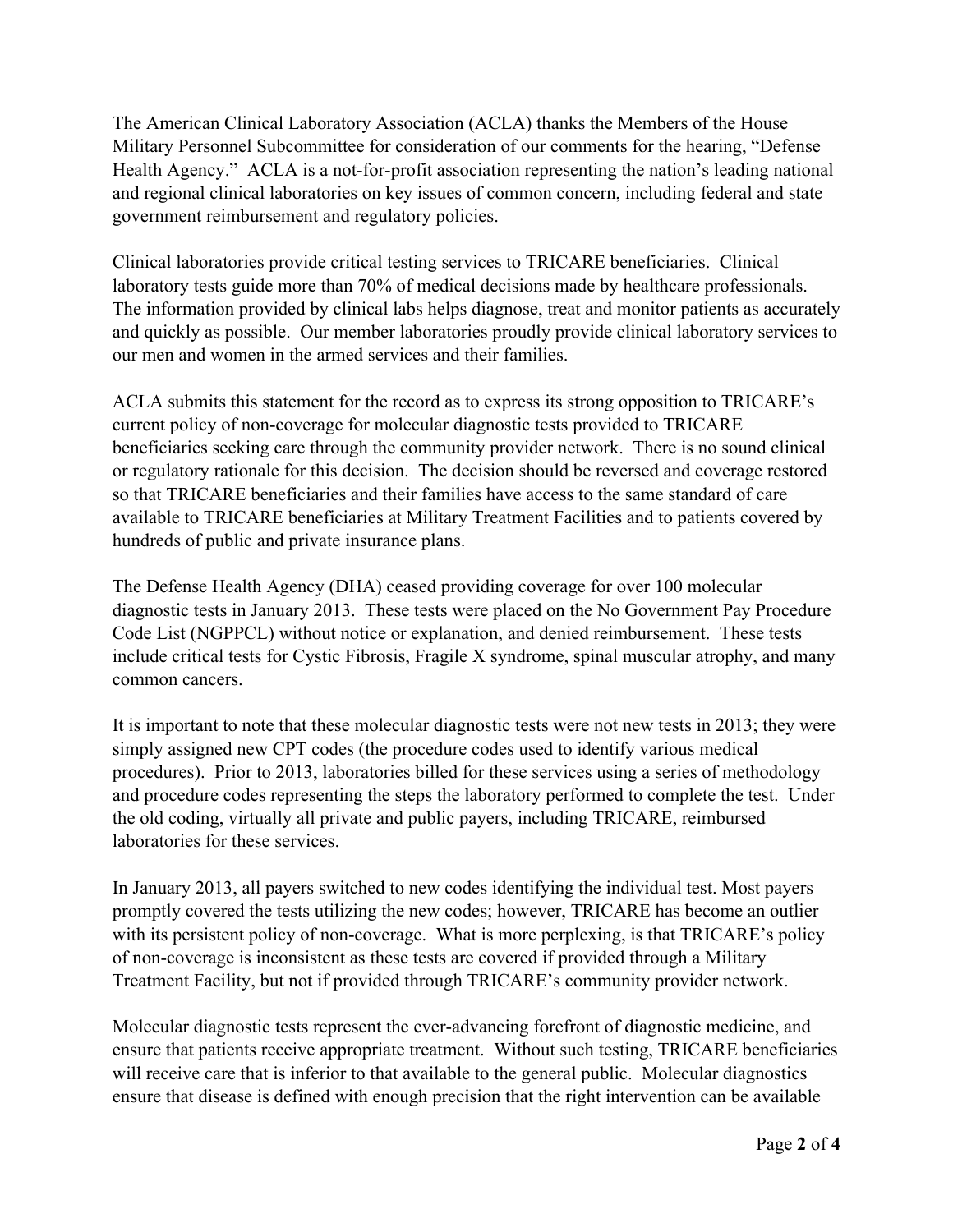from the start of treatment, not after trial and error with multiple drug regimens and not after the disease has gotten worse. 

Many of the molecular tests currently being denied reimbursement represent the standard of care as expressed in professional guidelines. Cystic Fibrosis testing is the Standard of Care under the VA/DoD Clinical Practice Guideline for Management of Pregnancy and the American Congress of Obstetricians and Gynecologists' (ACOG) Guidelines. Furthermore, accurate EGFR mutation testing has been shown to both lower treatment costs and improve patient outcomes in non-small cell lung cancer (NSCLC), and is recommended for all NSCLC patients prior to initiating chemotherapy in the National Comprehensive Cancer Network (NCCN) guidelines. However, these tests, along with most other molecular diagnostic tests, are currently uncovered procedures, thereby depriving TRICARE beneficiaries of these valuable diagnostic tools.

TRICARE's rationale for failing to cover these tests is that they are Laboratory Developed Tests (LDTs); that is, they are tests that are created in-house by the laboratories furnishing them in accordance with the requirements of the federal Clinical Laboratory Improvement Amendments (CLIA). Laboratories do not sell the LDTs themselves, but use them to perform tests whose results are then furnished to physicians. Many, if not most, molecular diagnostics today are performed as LDTs. Despite TRICARE's history of covering these laboratory developed tests, and TRICARE's ongoing coverage of many other LDTs, the Defense Health Agency has stated that this subset of LDTs can no longer be covered because, it argues, the tests are medical devices and have not been approved by the Food & Drug Administration (FDA).

This position is a plain misinterpretation of TRICARE's own regulations. Those regulations look to whether or not a medical device can be lawfully marketed without approval or clearance from the FDA when determining TRICARE coverage. If it cannot, then TRICARE will not cover it. However, no such restriction applies to LDTs. LDTs can, and are, legally marketed without FDA approval; and therefore, TRICARE has no basis to exclude LDTs from coverage. In fact, FDA has repeatedly stated that it is exercising enforcement discretion and not requiring premarket approval of LDTs.

TRICARE is also wrong in other key areas. ACLA disagrees with the determination that LDTs are medical devices; rather they are services performed and validated by certified medical physicians and professionals. Further, TRICARE's position is in conflict with the definition of "device" in the Food, Drug and Cosmetic Act as well as the definition of "taxable medical device" in the Internal Revenue Service final regulations implementing the medical device excise tax under the Affordable Care Act.

Finally, TRICARE continues to cover many LDTs not approved or cleared by the FDA outside of molecular diagnostic tests. Currently, all TRICARE beneficiaries have access to most laboratory developed tests. These tests include complete blood counts, pap tests, screening for cholesterol and diabetes, and many other LDTs. These tests continue to be covered by TRICARE, despite the fact that they are LDTs and they do not have FDA approval.